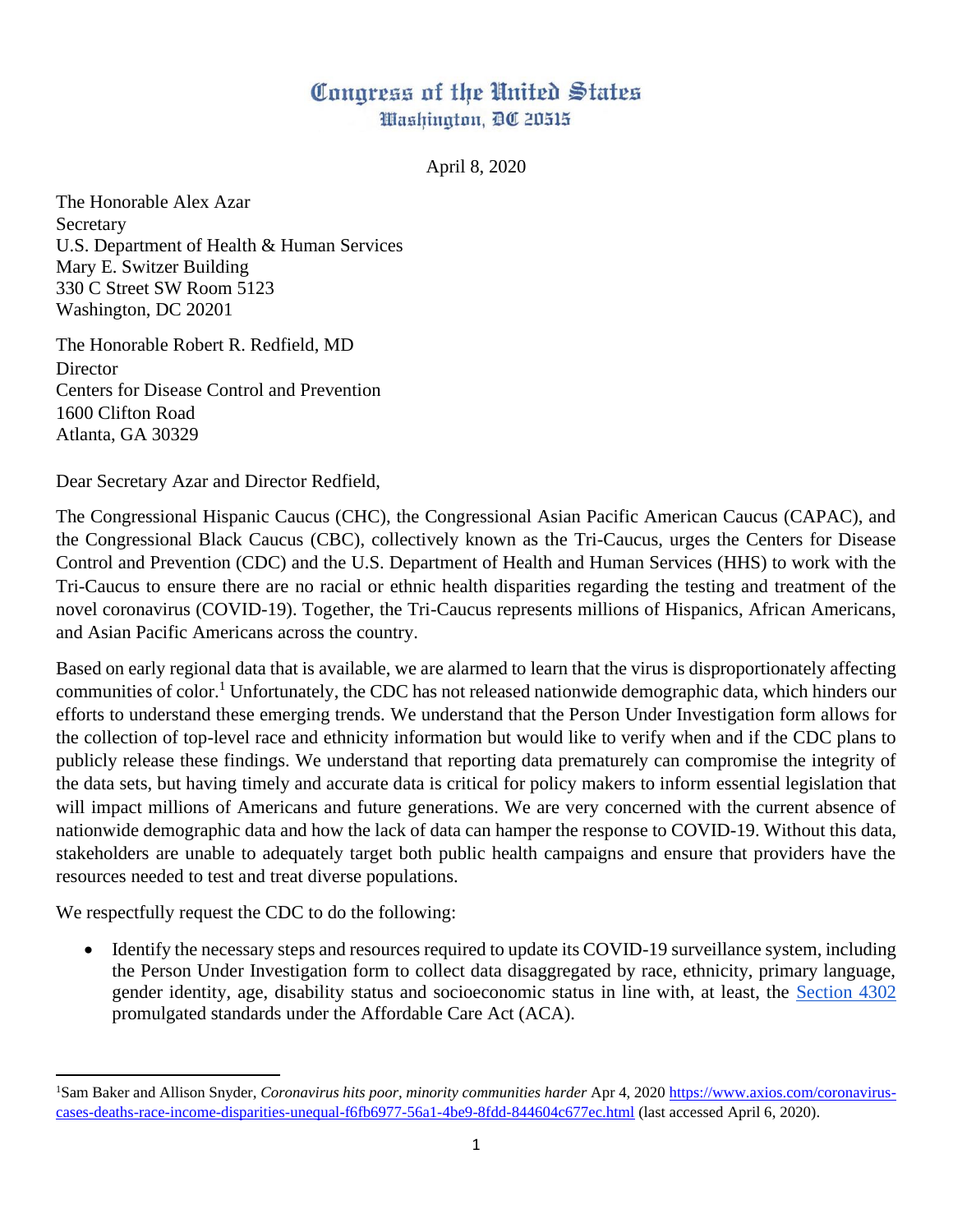- Identify the necessary steps and resources you need in order to release nationwide demographic data publicly and in real time with an understanding that this data is variable.
- Identify the necessary steps and resources you need to provide Congress with reliable short-term and longterm demographic data than can be used by policy makers to address COVID-19 health disparities.
- Ensure all data collected is protected under existing Health Insurance Portability and Accountability Act (HIPAA) privacy protections and from all inappropriate internal use or negative consequences for patients by any entity that collects the data.
- Ensure all data is collected in line with the best practices outlined under the Section 4302 standards, with self-reporting being the preferred method as applicable.

Trends from preliminary data show that the highest concentrations of cases in New York City are in neighborhoods in Queens and the Bronx with large immigrant and minority populations and low average incomes. Metropolitan area trends illustrate that African Americans are making up significant shares of COVID-19 confirmed cases in various states across the country. Tribal governments are not being given the resources needed to address the crisis.<sup>2</sup> Asian Americans are facing racist attacks while disproportionately making up front-line health providers that are more exposed to the virus.<sup>3</sup>

It is imperative to collect and report nationwide demographic data that is disaggregated to fully confirm this trend. However, this trend does align with existing COVID-19 risk factors that are often more prevalent in communities of color.<sup>4</sup> Unfortunately, Hispanics, Asian Americans, African Americans, Native Americans, Alaska Natives, and Native Hawaiians and Pacific Islanders suffer from health disparities and bear a disproportionate burden of disease, injury, premature death, and disability.<sup>5</sup> We know that people of all ages with underlying medical conditions are at higher risk for severe illness, particularly underlying medical conditions such as diabetes, chronic lung disease, or moderate to severe asthma.<sup>6</sup> Moreover, many members of our communities are unable to work from home, increasing their chances of exposure as the virus is thought to spread mainly from person-to-person contact.<sup>7</sup> A report by the Economic Policy Institute based on federal labor data found that a disproportionately high share of Hispanic and Black workers are unable to work from home, in addition to low-income workers.<sup>8</sup>

Under section 4302 of the ACA, HHS is required to collect, analyze, and report disaggregated data for health care programs. Currently, the CDC COVID Case report form only collects high-level information and does not collect any disaggregated data by race, ethnicity, primary language, gender, disability status and socioeconomic status. We understand that making changes to health forms in the midst of a pandemic can be a challenge, so the Tri-

<sup>3</sup> Gerstmann, Evan. I*rony: Hate Crimes Surge Against Asian Americans While They Are On The Front Lines Fighting COVID-19* April 4, 2020 [https://www.forbes.com/sites/evangerstmann/2020/04/04/irony-hate-crimes-surge-against-asian-americans-while-they](https://www.forbes.com/sites/evangerstmann/2020/04/04/irony-hate-crimes-surge-against-asian-americans-while-they-are-on-the-front-lines-fighting-covid-19/#71223fa33b70)[are-on-the-front-lines-fighting-covid-19/#71223fa33b70](https://www.forbes.com/sites/evangerstmann/2020/04/04/irony-hate-crimes-surge-against-asian-americans-while-they-are-on-the-front-lines-fighting-covid-19/#71223fa33b70) (last accessed April 7, 2020)

<sup>2</sup> Marshall, Joshua*, Tribal Nations — Highly Vulnerable to COVID-19 — Need More Federal Relief* (April 1, 2020) [https://www.cbpp.org/blog/tribal-nations-highly-vulnerable-to-covid-19-need-more-federal-](https://www.cbpp.org/blog/tribal-nations-highly-vulnerable-to-covid-19-need-more-federal-%20relief) relief (last accessed April 7, 2020).

<sup>4</sup> Sam Baker and Allison Snyder, *Coronavirus hits poor, minority communities harder* Apr 4, 2020

<https://www.axios.com/coronavirus-cases-deaths-race-income-disparities-unequal-f6fb6977-56a1-4be9-8fdd-844604c677ec.html> (last accessed April 6, 2020).

<sup>5</sup> Centers for Disease Control and Prevention, *Health Disparities Experienced by Racial/Ethnic Minority Populations* August 27, 2004 <https://www.cdc.gov/mmwr/preview/mmwrhtml/mm5333a1.htm> (last accessed April 4, 2020).

<sup>6</sup> Centers for Disease Control and Prevention, *Coronavirus Disease 2019 (COVID-19): At Risk for Severe Illness* Apr 2, 2020, <https://www.cdc.gov/coronavirus/2019-ncov/need-extra-precautions/groups-at-higher-risk.html> (last accessed April 6, 2020).

<sup>7</sup> Centers for Disease Control and Prevention, *Coronavirus Disease 2019 (COVID-19): Prevent Getting Sick* March 27, 2020 <https://www.cdc.gov/coronavirus/2019-ncov/prevent-getting-sick/index.html> (last accessed April 6, 2020).

<sup>8</sup> Donald Moore, *Poor and Minority Workers Are Least Likely to Be Able to Work From Home* March 20, 2020 <https://www.bloomberg.com/news/articles/2020-03-20/poor-and-minority-workers-are-least-likely-to-be-able-to-work-from-home> (last accessed April 6, 2020).